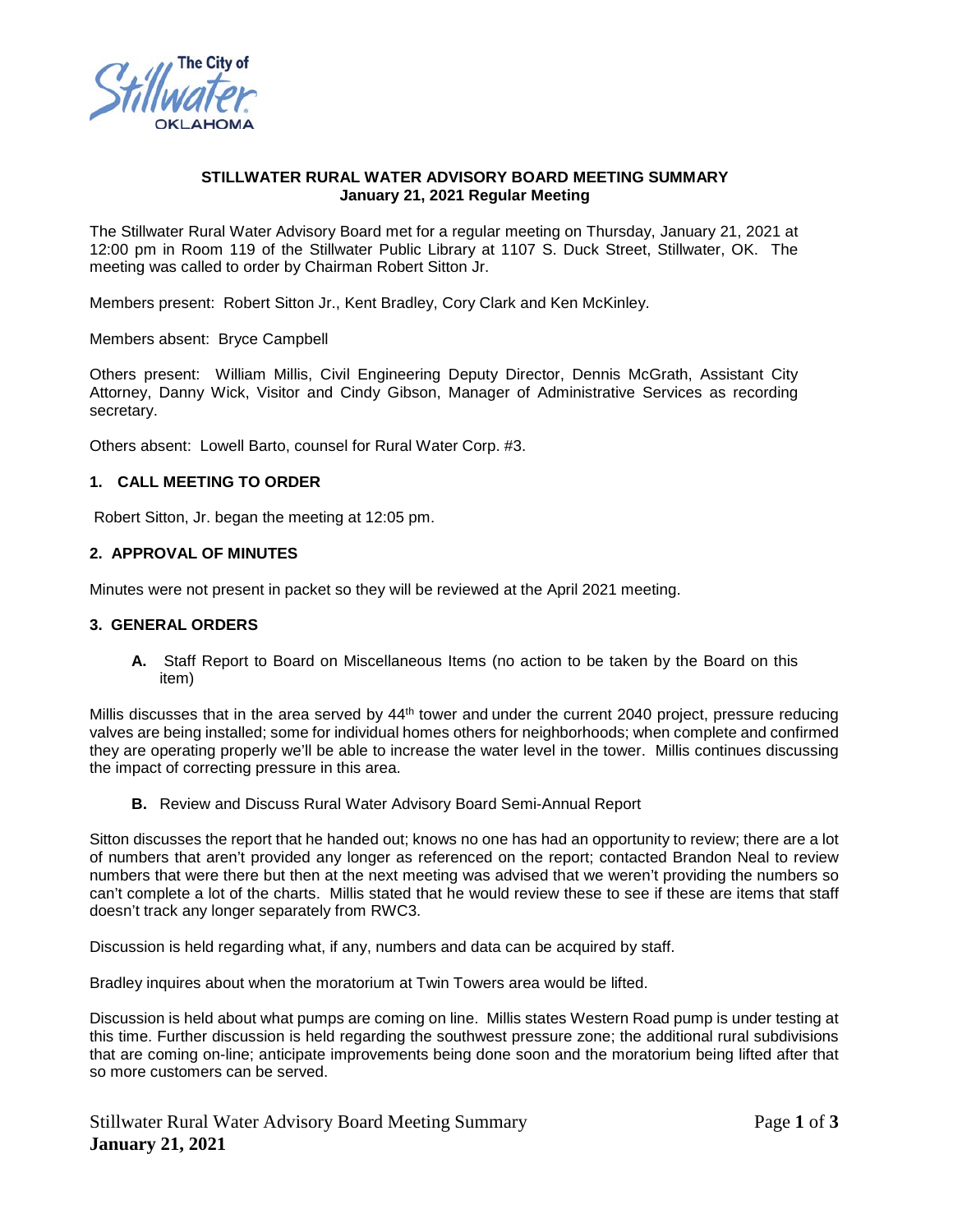

Sitton states that the board will continue to recommend to the SUA that the moratorium be lifted.

### **Bradley moved to approve the report to the SUA to completed 2019, Cory seconded.**

|               | <b>Sitton</b> | Campbell | <b>Bradley</b> | <b>Vacant</b> | Clark |
|---------------|---------------|----------|----------------|---------------|-------|
| Roll<br>Call: | res           | Absent   | Yes            | N/A           | Yes   |

**C.** Exhibit C of the Agreement Between the City of Stillwater and Rural Water Corp #3 Phase I Projects and Phase II Projects - Update

Exhibit C was supposed to be included but it wasn't. Millis states that staff was working on the update between January and April of 2020 but that didn't happen due to COVID.

Millis presents a brief update on Exhibit C items:

- There were 30 plus projects on there
- Projects keep being added
- Some projects are being addressed by Water 2040
- Water 2040 has eliminated White Tower, Nottingham Tower, Nottingham Pump Station has been converted to a pressure reducing valve, Boersma pump station is gone, and Kenslow pump station is gone.
	- **D.** Yost Road Booster Pump Station Improvement Project Update

Millis states that they had hoped to start this project but due to staffing vacancies in the fall, it has been tabled

Bradley asked for information on what type or size of tower will be needed on the north. Millis comments that it will depend on the size and could be 9 to 12 months of design then maybe one (1) year from now to bid.

Discussion is held about installing pressure reducing valves between the tower and some distribution lines to keep from blowing lines.

Discussion is held about the current pressure level that is required and being maintained.

**E.** Water 2040 - Update

Millis refers to the Water 2040 map showing two (2) water towers that are complete, two pump stations are complete and indicates the miles of lines and then refers to two (2) areas where the waterlines are not ready to be constructed yet; will move construction of these two (2) lines to the Capital Improvement Program list for the 10 year plan; these are Phase 3 of the 2040 plan.

Sitton asked if when Phase 2 is completed, will the Council look seriously at lifting the moratorium; Millis responds yes.

Millis discusses the RFQs for the KAW water line and the Water Treatment Plant projects.

**F.** Recommendations by Rural Water Advisory Board to SUA

Sitton comments that for the 2020 year, doesn't know what to put on the report other than what is already there about lifting the moratorium.

Bradley asks if there is pressure in the northwest area of the service area, are there any water issues as there are some denials in District 1 because of the pressure being below 25 psi.

Stillwater Rural Water Advisory Board Meeting Summary Page **2** of **3 January 21, 2021**